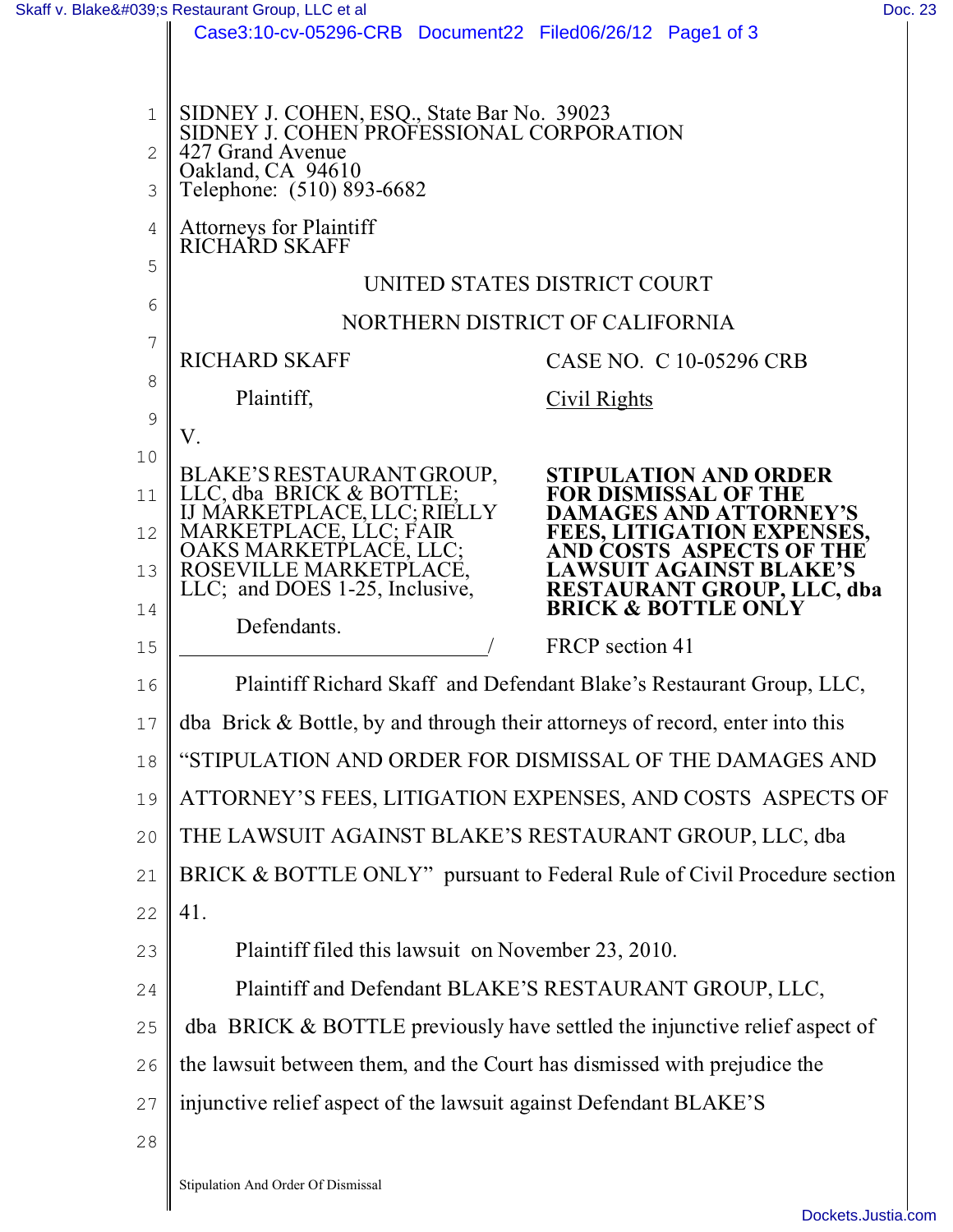| $\mathbf{1}$   | RESTAURANT GROUP, LLC, dba BRICK & BOTTLE (Docket item 20).                        |
|----------------|------------------------------------------------------------------------------------|
| $\mathbf{2}$   | Plaintiff and Defendant BLAKE'S RESTAURANT GROUP,                                  |
| 3              | LLC, dba BRICK & BOTTLE have entered into a "Mutual Release And                    |
| $\overline{4}$ | Settlement Agreement For Damages And Attorney's Fees, Litigation Expenses,         |
| 5              | And Costs" which settles the damages and attorney's fees, litigation expenses,     |
| 6              | and costs aspects of the lawsuit against Defendant BLAKE'S RESTAURANT              |
| $\overline{7}$ | GROUP, LLC, dba BRICK & BOTTLE.                                                    |
| 8              | Plaintiff moves to dismiss with prejudice the damages and attorney's fees,         |
| $\mathcal{G}$  | litigation expenses, and costs aspects of the lawsuit against Defendant            |
| 10             | BLAKE'S RESTAURANT GROUP, LLC, dba BRICK & BOTTLE only.                            |
| 11             | Defendant BLAKE'S RESTAURANT GROUP, LLC, dba BRICK &                               |
| 12             | BOTTLE, who has answered the complaint, agrees to the dismissal with prejudice     |
| 13             | of the damages and attorney's fees, litigation expenses, and costs aspect of the   |
| 14             | lawsuit as to it only.                                                             |
| 15             | This case is not a class action, and no receiver has been appointed.               |
| 16             | This Stipulation and Order may be signed in counterparts, and facsimile or         |
| 17             | electronically transmitted signatures shall be as valid and as binding as original |
| 18             | signatures.                                                                        |
| 19             | Wherefore, Plaintiff and Defendant BLAKE'S RESTAURANT GROUP,                       |
| 20             | LLC, dba BRICK & BOTTLE, by and through their attorneys of record, so              |
| 21             | stipulate.                                                                         |
| 22             | Date: 6/25/12<br><b>SIDNEY J. COHEN</b><br>PROFESSIONAL CORPORATION                |
| 23             | /s/ Sidney J. Cohen                                                                |
| 24             |                                                                                    |
| 25             | Sidney J. Cohen<br>Attorney for Plaintiff<br>Richard Skaff                         |
| 26             |                                                                                    |
| 27             |                                                                                    |
| 28             |                                                                                    |
|                |                                                                                    |

I